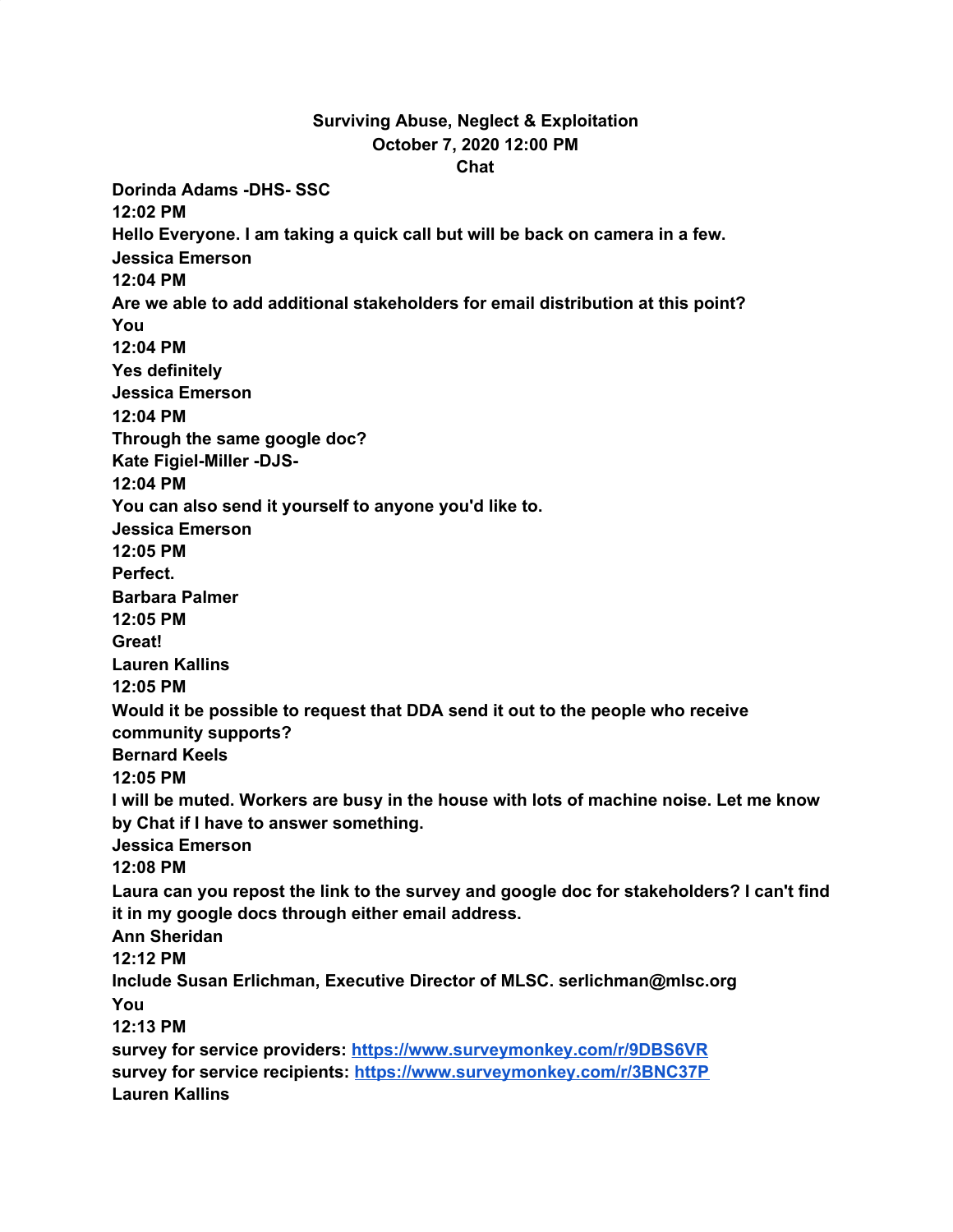**12:13 PM Carol Beatty-- Secretary Maryland Dept of Disabilities and Bernard Simons, Deputy Director of DDA. Ann Sheridan 12:14 PM And Audre Davis at adavis@maryland.gov You 12:16 PM Jess if you are sending to more stakeholders you can just include their organization and name in this spreadsheet so we can keep track [https://docs.google.com/spreadsheets/d/1fI85efM4m0iICOnKMW07hk8e-Rmw5gCu9juDa](https://meet.google.com/linkredirect?authuser=1&dest=https%3A%2F%2Fdocs.google.com%2Fspreadsheets%2Fd%2F1fI85efM4m0iICOnKMW07hk8e-Rmw5gCu9juDaY-ILLo%2Fedit%23gid%3D1985279491) [Y-ILLo/edit#gid=1985279491](https://meet.google.com/linkredirect?authuser=1&dest=https%3A%2F%2Fdocs.google.com%2Fspreadsheets%2Fd%2F1fI85efM4m0iICOnKMW07hk8e-Rmw5gCu9juDaY-ILLo%2Fedit%23gid%3D1985279491) Jessica Emerson 12:16 PM Thank you! I struggle to find where things hide in google drive. Lauren Kallins 12:18 PM Carol Beatty: carol.beatty@maryland.gov; Bernard Simons -MDHbernard.simons@maryland.gov You 12:20 PM our town hall presentation on protective orders[:](https://meet.google.com/linkredirect?authuser=1&dest=https%3A%2F%2Fdocs.google.com%2Fpresentation%2Fd%2F1LqWeTVw4H0bGdA54pnZN4nBITZMxQDZKBXLniIA3hUw%2Fedit%23slide%3Did.p1) [https://docs.google.com/presentation/d/1LqWeTVw4H0bGdA54pnZN4nBITZMxQDZKBXL](https://meet.google.com/linkredirect?authuser=1&dest=https%3A%2F%2Fdocs.google.com%2Fpresentation%2Fd%2F1LqWeTVw4H0bGdA54pnZN4nBITZMxQDZKBXLniIA3hUw%2Fedit%23slide%3Did.p1) [niIA3hUw/edit#slide=id.p1](https://meet.google.com/linkredirect?authuser=1&dest=https%3A%2F%2Fdocs.google.com%2Fpresentation%2Fd%2F1LqWeTVw4H0bGdA54pnZN4nBITZMxQDZKBXLniIA3hUw%2Fedit%23slide%3Did.p1) Bernard Keels 12:21 PM what times are the town halls on October 14 Sandy Bartlett 12:21 PM 4pm - Spanish 6pm - English Bernard Keels 12:22 PM thank you Dorinda Adams -DHS- SSC 12:22 PM Secretaries of Aging, Disabilities, Health, Human Services, Juvenile Services, MSDE requesting that they share the survey with their staff to complete but also to share with their partners. Is there a flyer about the Town Hall? I was unable to find on the Task Force Web Site. Thanks. You**

**12:28 PM**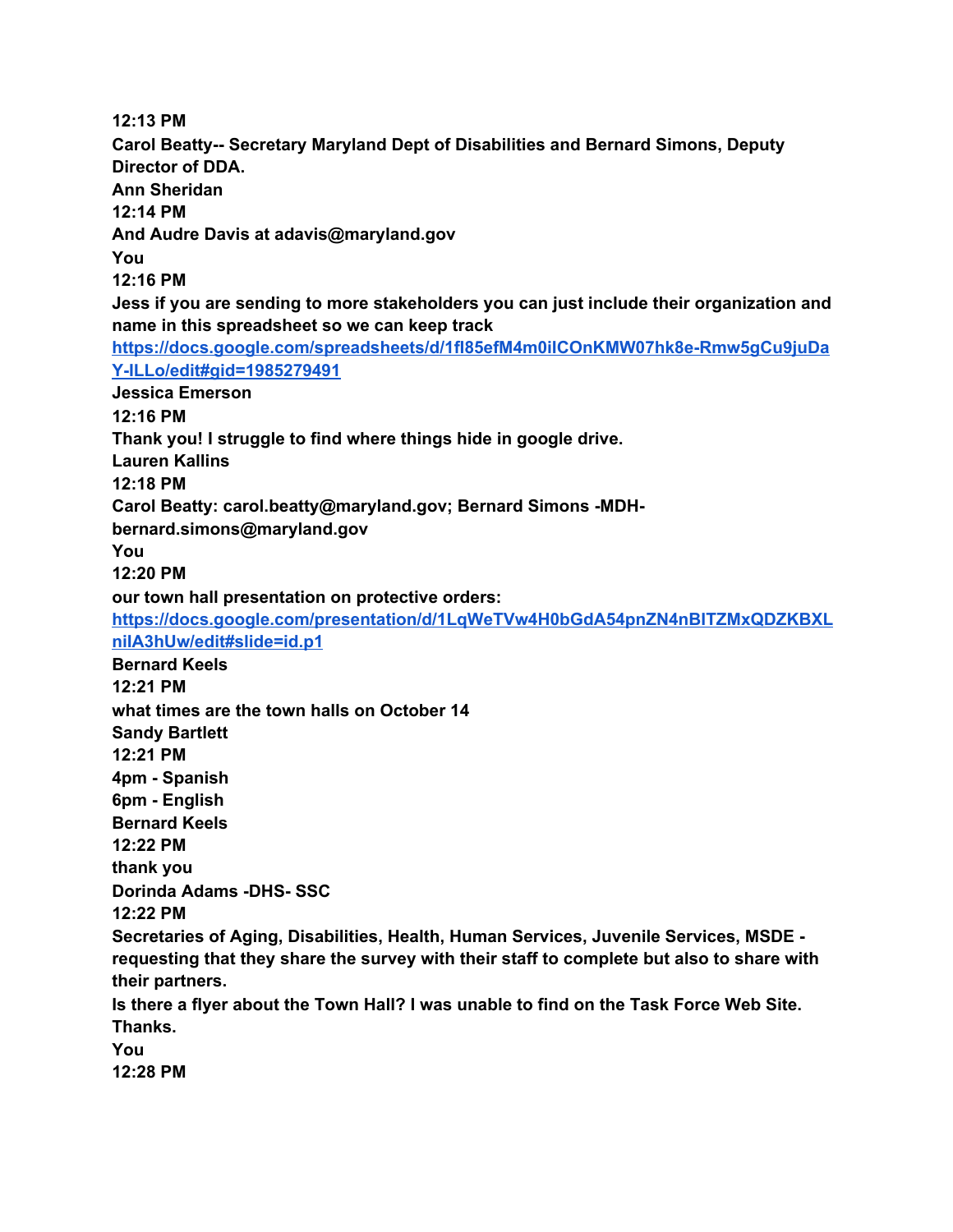## **[https://docs.google.com/document/d/19J5QrLUi-0c5vnLTBLYRB55shJh4ZTlQRVio\\_ckVX](https://meet.google.com/linkredirect?authuser=1&dest=https%3A%2F%2Fdocs.google.com%2Fdocument%2Fd%2F19J5QrLUi-0c5vnLTBLYRB55shJh4ZTlQRVio_ckVXhQ%2Fedit) [hQ/edit](https://meet.google.com/linkredirect?authuser=1&dest=https%3A%2F%2Fdocs.google.com%2Fdocument%2Fd%2F19J5QrLUi-0c5vnLTBLYRB55shJh4ZTlQRVio_ckVXhQ%2Fedit)**

**Lauren Kallins**

**12:40 PM**

**Shielding is a far better option than expungement for providers who have mandate to conduct criminal background checks before hiring for purposes of the health and safety of the vulnerable populations those providers serve.**

**Lauren Kallins**

**12:42 PM**

**Thanks Jessica-- its a complicated issue for DD provider community-- better suited for a discussion rather than chat.**

**Jessica Emerson**

**12:45 PM**

**Thanks Lauren!**

**Lauren Kallins**

**1:02 PM**

**Fully understand the further victimization of victims by virtue of criminal records. Just not sure how to safely balance those needs against the legal mandate many providers are under to protect the health and safety of people with disabilities (in our case). A person's criminal background may not be a bar to employment, but it is a hugely important part of making sure we don't hire someone who may be a danger to a vulnerable adult.**

**Lauren Kallins**

**1:05 PM**

**Not at all opposed to expanding access to existing expungement laws.**

**Karen Adams-Gilchrist**

**1:06 PM**

**As a provider in the disability world, I certainly see both sides of the situation and the value of expungements, but in the disability world where services can be isolated with the person and the staff, history and background checks are critical to help us ensure the safety of the people we have been charged to support. We too have situations of people with disabilities who have criminal records and are on the other side of the aisle. Language has to be flexible enough to support all sides**

**Ann Sheridan**

**1:07 PM**

**I am comfortable with expanding access to existing expungement laws, but not expanding categories of expungement.**

**Lauren Kallins**

**1:07 PM**

**Agreed Ann!**

**Sandy Bartlett**

**1:11 PM**

**Thank you all for your feedback and discussion. This is the best way to work as a collective.**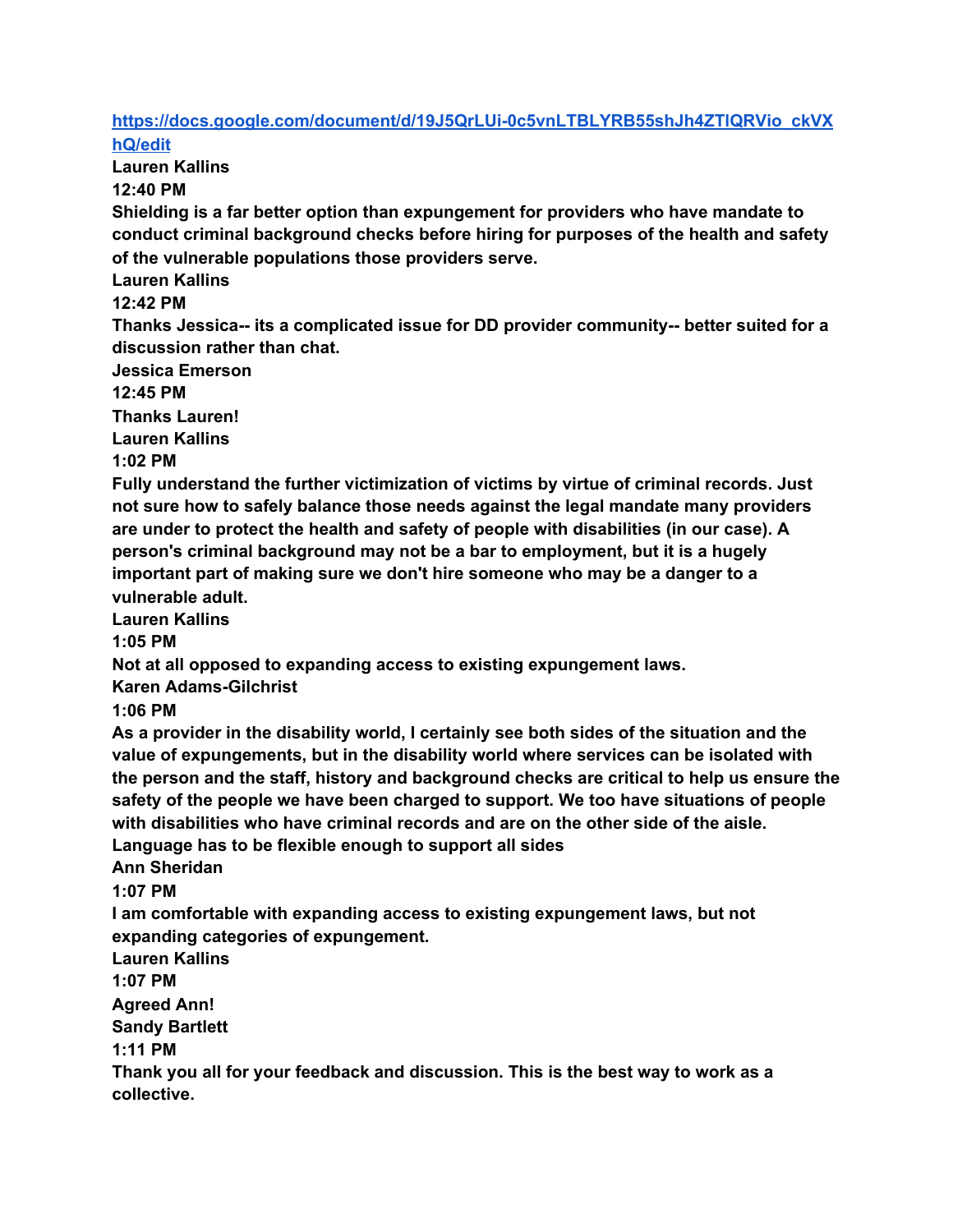**Karen Adams-Gilchrist 1:12 PM Is it access and education Jessica Emerson 1:15 PM access, education, and also funding- expunging convictions costs \$30 each unless the person can truly prove they are indigent or are represented by the OPD or an MLSC-funded org. Barbara Palmer 1:16 PM Social media is a great way to get the word out Jessica Emerson 1:18 PM Sorry I was being fidgety at the end of the expungement discussion- I am making homemade chili oil and needed to complete the final step before the oil cooled! :) You 1:19 PM registr[y](https://meet.google.com/linkredirect?authuser=1&dest=https%3A%2F%2Fdocs.google.com%2Fdocument%2Fd%2F1axqXOt9V9mRufmH_ZZUnplKk6PIdpsPh5jZTdlrO9bk%2Fedit) [https://docs.google.com/document/d/1axqXOt9V9mRufmH\\_ZZUnplKk6PIdpsPh5jZTdlrO9](https://meet.google.com/linkredirect?authuser=1&dest=https%3A%2F%2Fdocs.google.com%2Fdocument%2Fd%2F1axqXOt9V9mRufmH_ZZUnplKk6PIdpsPh5jZTdlrO9bk%2Fedit) [bk/edit](https://meet.google.com/linkredirect?authuser=1&dest=https%3A%2F%2Fdocs.google.com%2Fdocument%2Fd%2F1axqXOt9V9mRufmH_ZZUnplKk6PIdpsPh5jZTdlrO9bk%2Fedit) Sandy Bartlett 1:19 PM SB833 Dorothy Lennig 1:21 PM Can Laura send out all the recommendations again? You 1:21 PM yes i will include them in notes right after this meeting Ann Sheridan 1:21 PM Are we submitting a recommendation for the legal services platform? You 1:22 PM [https://docs.google.com/document/d/11KOKJGenKoenL5OztCG0cse5ztr-EvwA3eyvNl-Q8](https://meet.google.com/linkredirect?authuser=1&dest=https%3A%2F%2Fdocs.google.com%2Fdocument%2Fd%2F11KOKJGenKoenL5OztCG0cse5ztr-EvwA3eyvNl-Q8x8%2Fedit) [x8/edit](https://meet.google.com/linkredirect?authuser=1&dest=https%3A%2F%2Fdocs.google.com%2Fdocument%2Fd%2F11KOKJGenKoenL5OztCG0cse5ztr-EvwA3eyvNl-Q8x8%2Fedit) Bernard Keels 1:22 PM can we keep next weeks meeting at the same time 12? You 1:23 PM I will ask Denise her availability and try for 12 pm Dorinda Adams -DHS- SSC 1:24 PM**